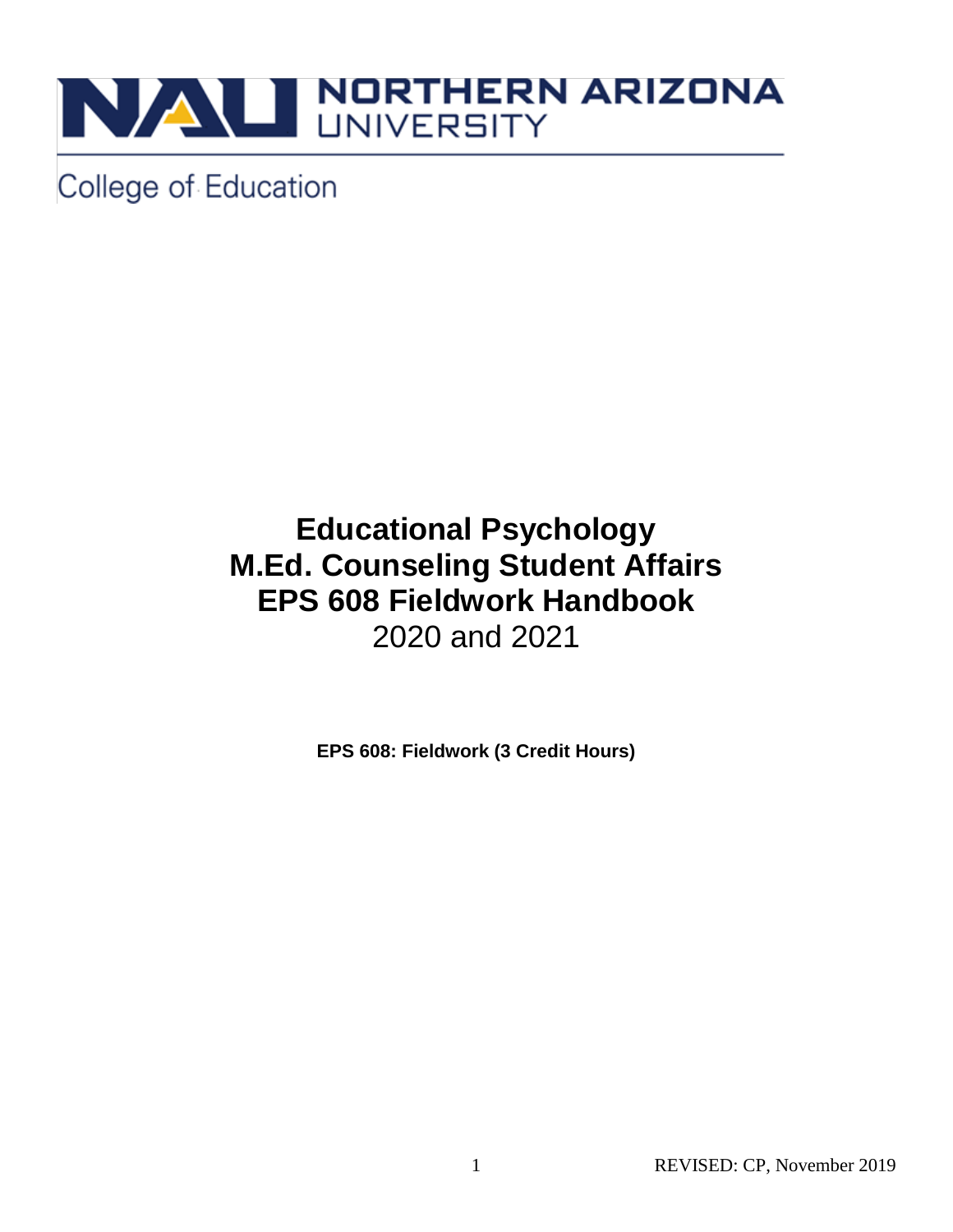#### **Table of Contents**

| Introduction                                                 |                                                    |                                                  | 3              |
|--------------------------------------------------------------|----------------------------------------------------|--------------------------------------------------|----------------|
| <b>Fieldwork Learning Objectives/Outcomes</b>                |                                                    |                                                  | 3              |
| <b>Finding a Fieldwork Site</b>                              |                                                    |                                                  | 4              |
| Roles & Responsibilities of the Student during the Fieldwork |                                                    |                                                  | 4              |
| Role of the Fieldwork Site                                   |                                                    |                                                  | $\overline{7}$ |
| Role of the On-site Supervisor                               |                                                    |                                                  | 8              |
| Role of the Faculty Supervisor                               |                                                    |                                                  | 8              |
| <b>Fieldwork Termination and Re-assignment</b>               |                                                    |                                                  | 11             |
| <b>Ethics and Confidentiality</b>                            |                                                    |                                                  | 11             |
| Forms:                                                       | https://nau.edu/ed-psych/forms-checklists-manuals/ |                                                  |                |
|                                                              |                                                    | 1. Faculty Supervisor Contact Form               |                |
|                                                              |                                                    | 2. Fieldwork Contract                            |                |
|                                                              |                                                    | 3. Monthly Narrative Reflection Form             |                |
|                                                              |                                                    | 4. Student Evaluation Form                       |                |
|                                                              | 5.                                                 | <b>Student Evaluation of On-site Supervisor</b>  |                |
|                                                              | 6.                                                 | <b>Student Evaluation of the Fieldwork Site</b>  |                |
|                                                              |                                                    | 7. Student Evaluation of the Faculty Supervisor. |                |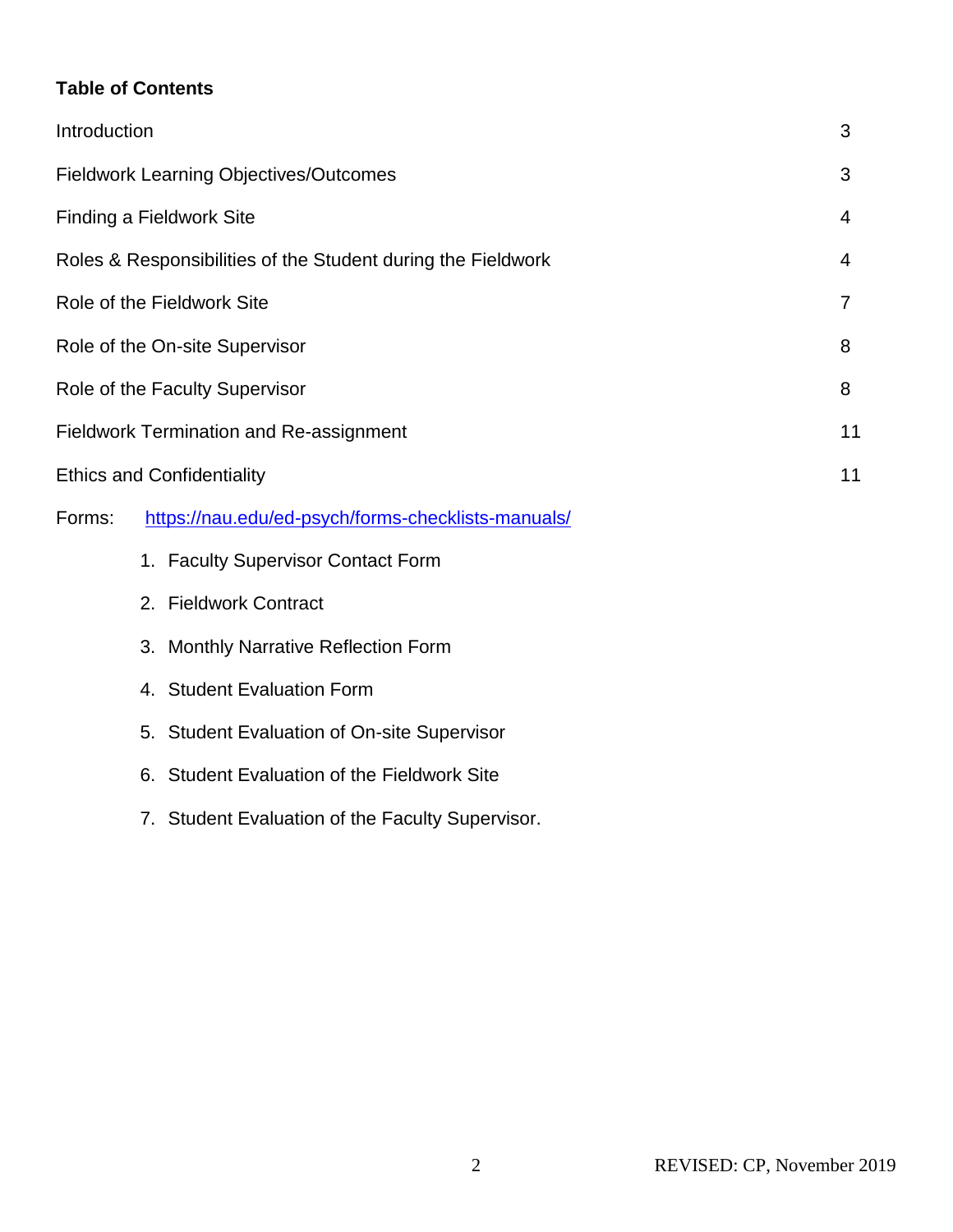#### **Introduction**

The purpose of these guidelines is to clarify the objectives of the Master of Education in Counseling Student Affairs Fieldwork and to outline the specific responsibilities of the student, the Faculty Supervisor, the Institution/Organization, and the On-site Supervisor.

All students in the M.Ed. Counseling Student Affairs program are required to complete **300 hours** (3 credit hours) of Fieldwork experience. The fieldwork can be completed as a half-time (20 hours per week over 15 weeks) experience in an approved organization during the first year of the student's program or as a quarter-time (10 hours per week) experience in an approved organization during the first two semesters of the student's program. The student's graduate assistantship or fulltime job most often serves as their fieldwork experience. The Educational Psychology faculty will consider all other arrangements for approval.

The Fieldwork provides the students with the opportunity to apply the theoretical concepts and skills learned in their academic program and supplement the knowledge and skills with practical experience. The Fieldwork also allows students to make the transition from the classroom to the professional student affairs setting and to adapt to the professional lives they are about to enter.

#### **Objectives of Fieldwork**

- 1. To engage in Fieldwork activities that enhance the student's knowledge and skills in the following areas:
	- o Sustainable human growth and development;
	- $\circ$  the promotion of social, cultural, and global diversity;
	- o the establishment of helping relationships and professional networks;
	- $\circ$  effective ways in which students can be challenged to think and act from a global perspective;
	- o the application of counseling skills to student affairs practice;
	- o and creative sustainability practices and their applicability to higher education.
- 2. To learn how student affairs operates within the context of the university.
- 3. To learn the function, structure, and goals of the Fieldwork Site and the ways in which that site fits into the overall student affairs work at the university.
- 4. To learn how to establish and maintain effective working relationships with diverse supervisors, coworkers, and students.
- 5. To develop written and oral communication skills essential to functioning effectively in the student affairs academic program and profession.
- 6. To gain supervised experience in the use of a variety of professional resources such as assessment instruments, computers, print and non-print media, professional literature, research, and information and referral to appropriate providers.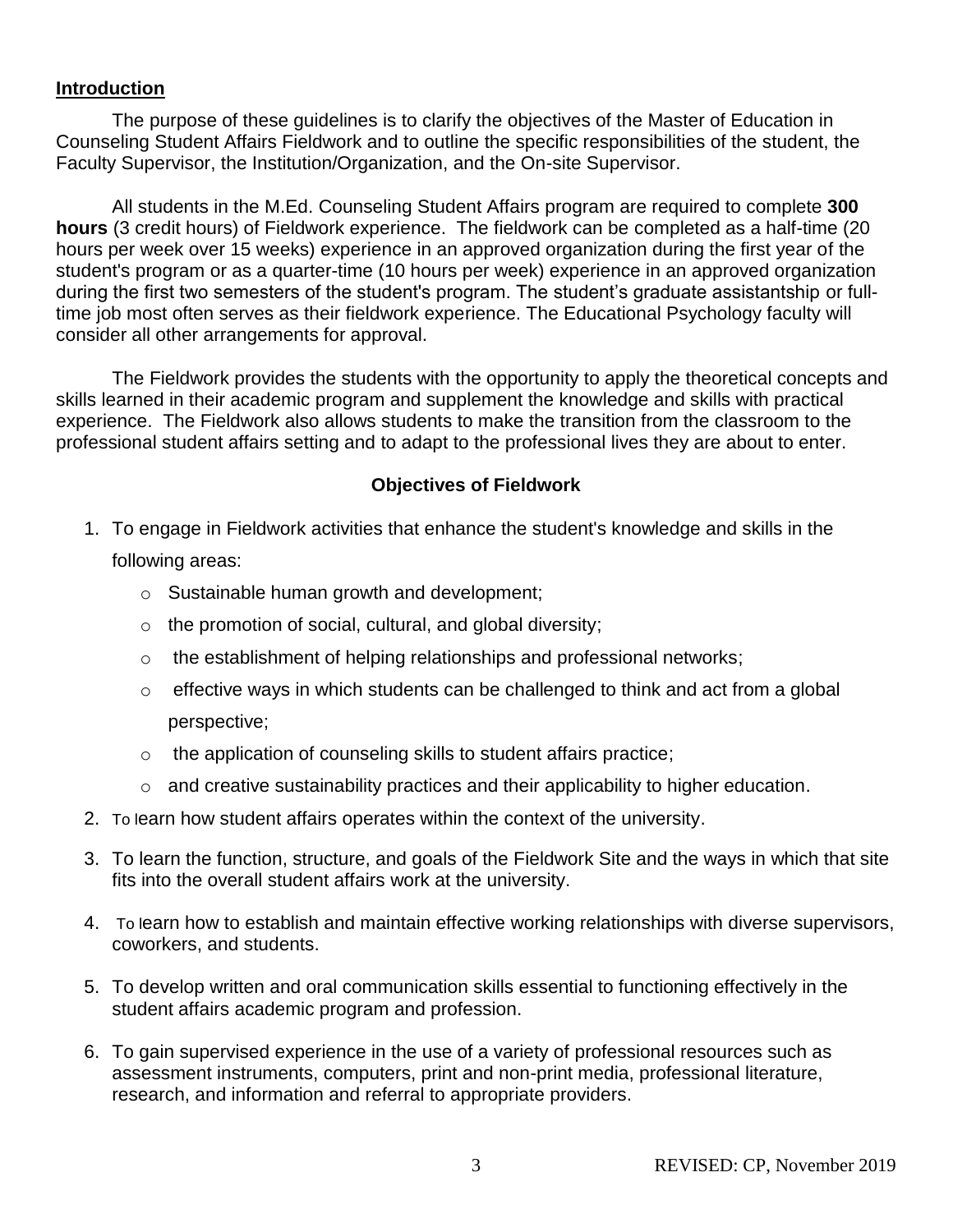- 7. To perform the duties required of a regularly employed staff member who is occupying the professional role similar to which the student is aspiring.
- 8. To consider leadership and leadership style.

#### **Finding a Fieldwork Site**

Students are encouraged to use an approved Fieldwork Site that is related directly or indirectly to student affairs work and that will provide adequate supervision. Once a location and On-site Supervisor have been chosen and approved by the student's advisor, the student must submit the Fieldwork Contract [\(https://nau.edu/ed-psych/forms-checklists-manuals/\)](https://nau.edu/ed-psych/forms-checklists-manuals/) signed by the Faculty Supervisor and the On-Site Supervisor. The Fieldwork Contract must be submitted to the Educational Psychology department office at least two weeks prior to the beginning of the semester preceding the Fieldwork. Students with a graduate assistantship or relevant full-time position may use their assistantship as their Fieldwork Site if approved by their On-Site supervisor and Faculty Supervisor.

#### **Responsibilities of the Student During Fieldwork:**

- o To understand and practice the procedures, policies, and regulations established by the organization.
- $\circ$  To ask for assistance and supervision when needed to assure that college students and the organization receive adequate services.
- o To seek the assistance of appropriate staff members to address problems and register complaints.
- o To attend conferences, staff meetings, training sessions that are assigned by the On-Site Supervisor.
- o To inform the On-Site Supervisor when she/he will be late or absent.
- o To complete activity reflection sheets weekly and submit them to the Faculty Supervisor every month.

The activities must include:

- a. a minimum of 300 hours of direct service at the site by the end of Fieldwork,
- b. a minimum of 1 hour per week of individual supervision,
- c. a minimum of 1 1/2 hours per week of group supervision.

To complete the student self-evaluation forms and review them with your On-Site Supervisor before discussing them with the Faculty Supervisor. Two self-evaluations are completed for each Fieldwork [\(https://nau.edu/ed-psych/forms-checklists-manuals/\)](https://nau.edu/ed-psych/forms-checklists-manuals/). The first self-evaluation is completed at the mid-point and the second at the end of the Fieldwork. To complete and submit the Supervisor Evaluation and Site Evaluation forms to the Faculty Supervisor at the end of the Fieldwork [\(https://nau.edu/ed-psych/forms-checklists-manuals/\)](https://nau.edu/ed-psych/forms-checklists-manuals/).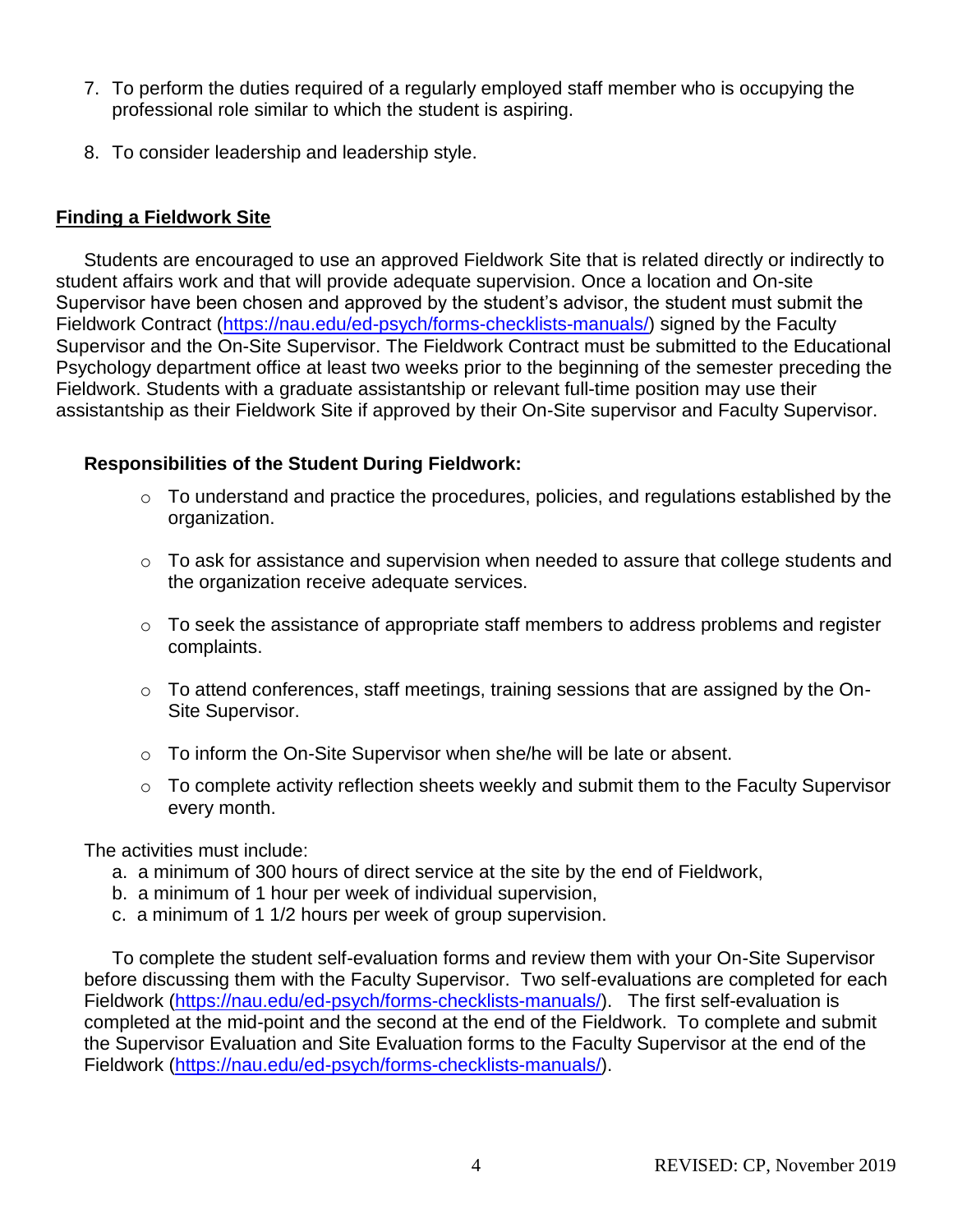#### **Expectations of the Student during Fieldwork**

- 1. The Fieldwork organization expects responsibility and commitment. Punctuality, attendance and preparation should reflect the seriousness of this responsibility.
- 2. The Fieldwork is an opportunity to learn. Observe carefully not only **what** is done, but also **the process in how** it is done at the cooperating site. Be discrete always about talking to friends and outsiders about what transpires at the Fieldwork Site.
- 3. First impressions are important. Be courteous, cooperative and sincere in dealings with the Fieldwork instructor, on-site supervisor(s), administrators, faculty, institution employees, parents, and residents of the community. The ability to work well with people and to maintain desirable relationships is one which Fieldwork students and life-long professionals must cultivate.
- 4. Students are guests at the Fieldwork site; and therefore, are expected to support the college or university, agency, or organizational policies and personnel. All rules and regulations are to be followed and always follow the chain of command. The on-site supervisor is the student's immediate supervisor.
- 5. All on-site fieldwork supervisors are concurrently career administrators and managers at the Fieldwork Site and expect Fieldwork Students to become a contributing member of the employee group(s). Every on-site supervisor has certain obligations at his/her place of work, and indirectly to the student affairs program and to the fieldwork instructor. Students must be willing to do their fair share of the work. At the same time, Fieldwork Students are not expected to be assigned to do "odd jobs" or carry out responsibilities beyond their authority and experience.
- 6. Fieldwork students should dress, talk and act as professionals. They should exemplify professionalism in dealing with confidential information. Students should demonstrate a professional attitude and appearance in all contacts in the institution and community.
- 7. Most on-site supervisor*s* understand that the Fieldwork student's wardrobe may not be as sophisticated as the rest of the staff, but the lower limits of acceptability should be fully understood. Remember, the department is trying to project a professional image to the community or "customers" it serves.
- 8. Fieldwork students should assume responsibility for the quality of their experience, seek out challenging opportunities and ask for new assignments or responsibilities. They should use initiative, but keep the on-site supervisor informed. Fieldwork offers an opportunity for the graduate assistant to take their experience to a new level by taking on additional responsibilities or working with a new experience that supplements their GA role.
- 9. Clear professional ethics and confidentiality is critical to free and frank discussions while learning on the Fieldwork. Matters discussed in a Fieldwork which stem from events while "on the job" will be held in confidence and not discussed outside of the Fieldwork with anyone including family members and friends. However, it is vital that on-site supervisors be aware that matters stemming from work in Fieldwork Sites may be eligible for discussion in future classes under the supervision of the CSA faculty, and that these matters will be kept in strictest confidence.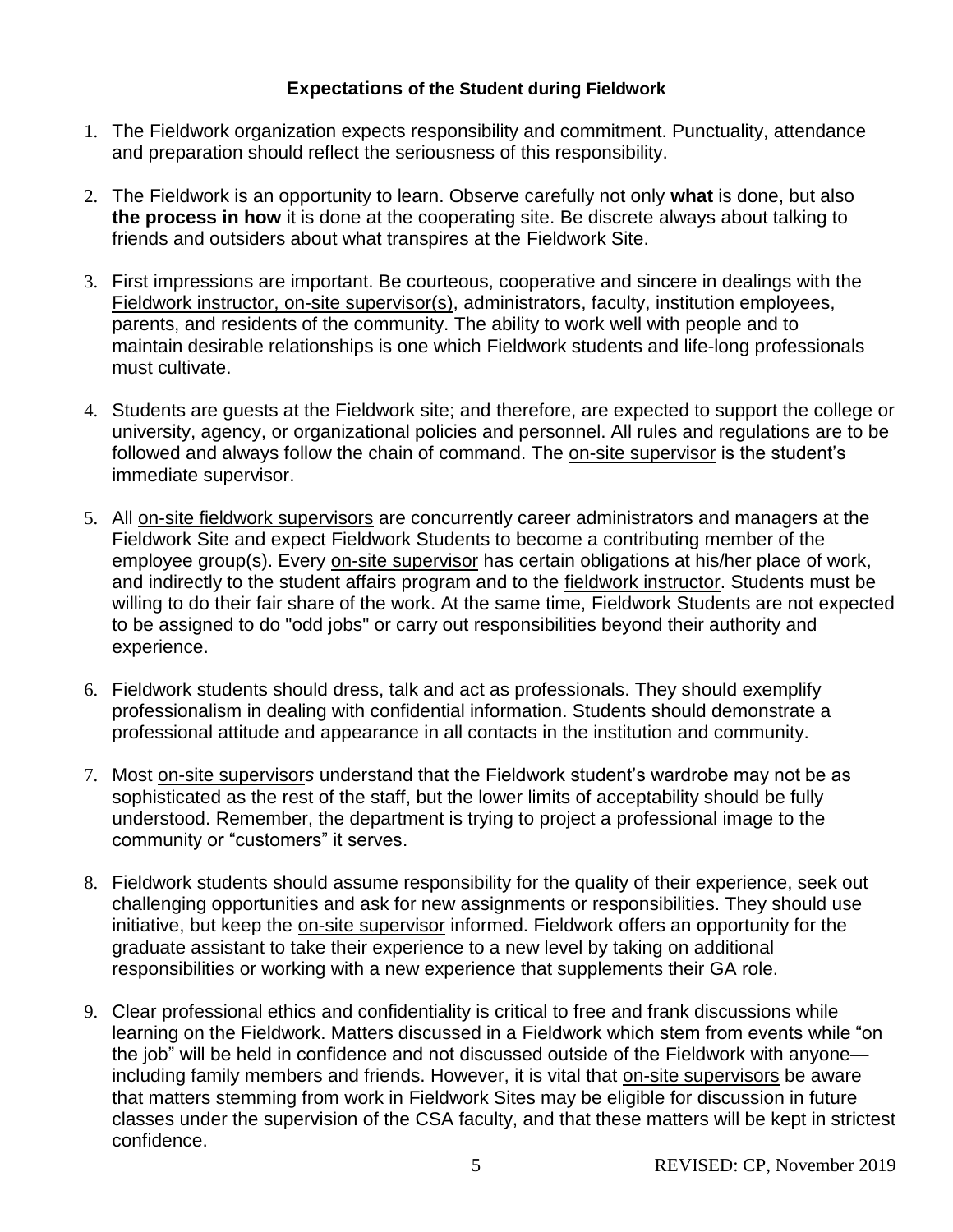- 10. Fieldwork Students should not hesitate to ask for assistance from the on-site internship supervisor. If students do not know how to complete a task, they should communicate this to the on-site supervisor. It is important for Fieldwork Students to not place themselves in an embarrassing predicament by claiming to "know it all."
- 11. Fieldwork students should never criticize one student or employee to another, nor should students criticize the fieldwork instructor, on-site supervisors, administrators, NAU or any other institution to others. Conduct unbecoming of a "professional student services administrator" is considered just cause for removal from a Fieldwork Site and/or from the Fieldwork course and receiving an "F" grade in the Fieldwork course.
- 12. Fieldwork students should not be afraid to suggest new ideas but strive for tactfulness when doing so. If the idea is not adopted or some idea is being used that may be contrary to past experiences, ask why. Usually there is a sound, logical reason.
- 13. Fieldwork students should strive to learn all they can during their experience and gain experience in all phases of the positions and/or projects assigned.
- 14. Fieldwork students should take criticism in the spirit in which it is offered. Suggestions will be offered for professional improvement. Invite suggestions and profit by them. Make positive changes in teaching as suggested by the on-site supervisor.
- 15. Be prepared to spend the time necessary to participate in the activities expected of on-site supervisors. It may be expected to take an active role in evening and weekend activities. Remember that the Fieldwork is an opportunity to experience the 'real-world" roles and responsibilities of a college/university of related agency professional. Plan to be involved in a variety of activities and budget time and other resources in order to allow for full participation**.**  Other employment is permitted during the Fieldwork**.**
- 16. When leaving the Fieldwork Site during required work hours, for any reason, be sure that the on-site supervisor and the daily assigned project or work administrator gives permission. Report absences, due to any reason, to the on-site supervisor as soon as possible.
- 17. Set aside time regularly for meetings with the on-site supervisor.
- 18. Before leaving the institution at the end of the Fieldwork experience, be sure to personally express appreciation to the on-site supervisor(s), managers/directors and coordinators working at the Fieldwork Site. Use good manners and follow this up with written expression of appreciation and thank you.
- 19. Know the rules and policies of the department or division assigned—paperwork, process, file handling, supervision, etc. Follow the rules. In most cases they were created for good reasons. It is OK to ask the on-site supervisor about the history of a policy or procedure and even to raise concerns about its effectiveness.
- 20. Become very familiar with the academic and working calendar of the assigned Fieldwork Site. Missing an appointment is unprofessional, so structuring and disciplining time is a learned behavior.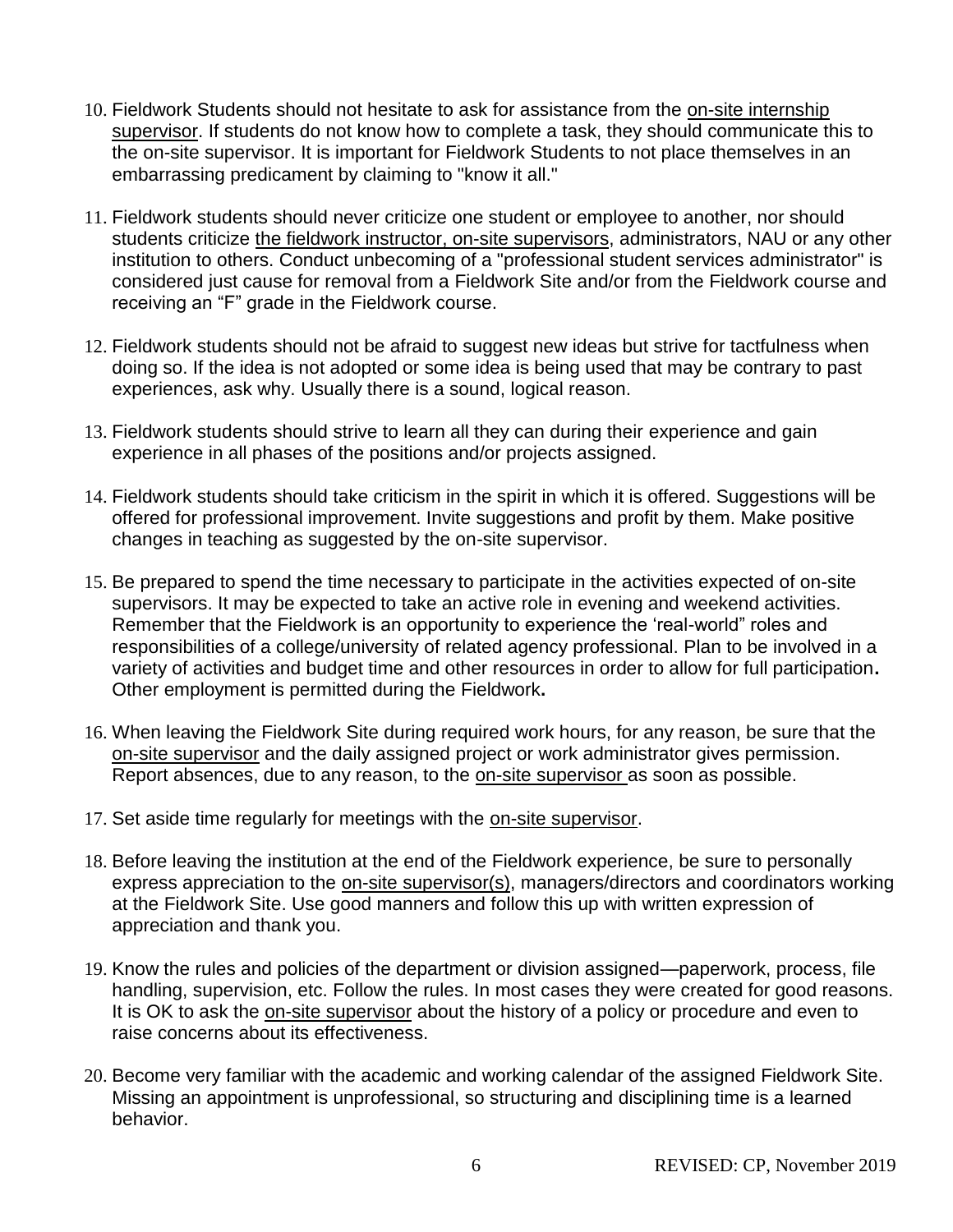21. Letters of recommendation from professors and a student's advisor in the CSA department are important, but if they have not actually supervised the student in practice, then they are not really equipped to speak directly about an intern's skills. Letters of recommendation from onsite internship supervisor(s) carry significant weight. Plan and network accordingly.

#### **Students Behavior During Fieldwork**

The student's conduct should conform to the rules and regulations of the program and the ethical standards of *NASPA, ACPA, and the American Counseling Association* always during the Fieldwork. Students must avoid sexual and harmful dual relationships with students, coworkers and supervisors that could impair their professional judgment or increase the risk of exploitation.

If during the course of the Fieldwork, the On-Site Supervisor, Faculty Supervisor or Student determine that the student has difficulty functioning effectively in the Fieldwork setting, steps will be taken to correct the situation. The Faculty Supervisor will arrange a meeting that will include the Student, On-Site Supervisor and the Faculty Supervisor. Corrective action will be discussed and if continuation is agreed upon, a *Corrective Action Plan* will be developed by the group. If discontinuation is agreed upon, the Faculty Supervisor and Student will determine if the Student can be immediately reassigned to another organization or if reassignment will occur for a following semester.

When a student's behavior is found to be unethical following the rules and regulations of the program and the ethical standards of *NASPA, ACPA, and/or the American Counseling Association*, the student may be dropped from the Fieldwork and from the Educational Psychology Program. The student may appeal this decision. The first step of the appeal process is for the student to request an appeal hearing through the Faculty Supervisor. The Faculty Supervisor will set up a meeting with the Student, the Student's Advisor, the Coordinator of the Counseling Committee, and the Chair of Educational Psychology. If the Student is not satisfied with the Educational Psychology Department Committee, he or she may appeal next to the Associate Dean of the College of Education. If necessary, the persons to contact in the next steps of the appeal include Associate Vice President for Academic Affairs for Research and Graduate Studies, the Vice President for Academic Affairs and lastly the President.

#### **The Role of the Fieldwork Site**

- 1. To provide the student with an opportunity to practice in a setting that reflects the foundations, contextual dimensions, and practice of student development and student affairs.
- 2. To provide the student with an opportunity to engage in Fieldwork activities that enhance the student's knowledge and skills in the following areas: (a) professional orientation, (b) student development theory, (c) student characteristics and the effects of college on students, (d) individual and group interventions, (e) the organization and administration of student affairs, (f) assessment, evaluation, and research practices, (g) working effectively within a diverse environment, (h) fostering sustainable institutions, and (i) global engagement.
- 3. To provide best practice models of college student services.
- 4. To provide the students with the opportunity to interact with professional role models.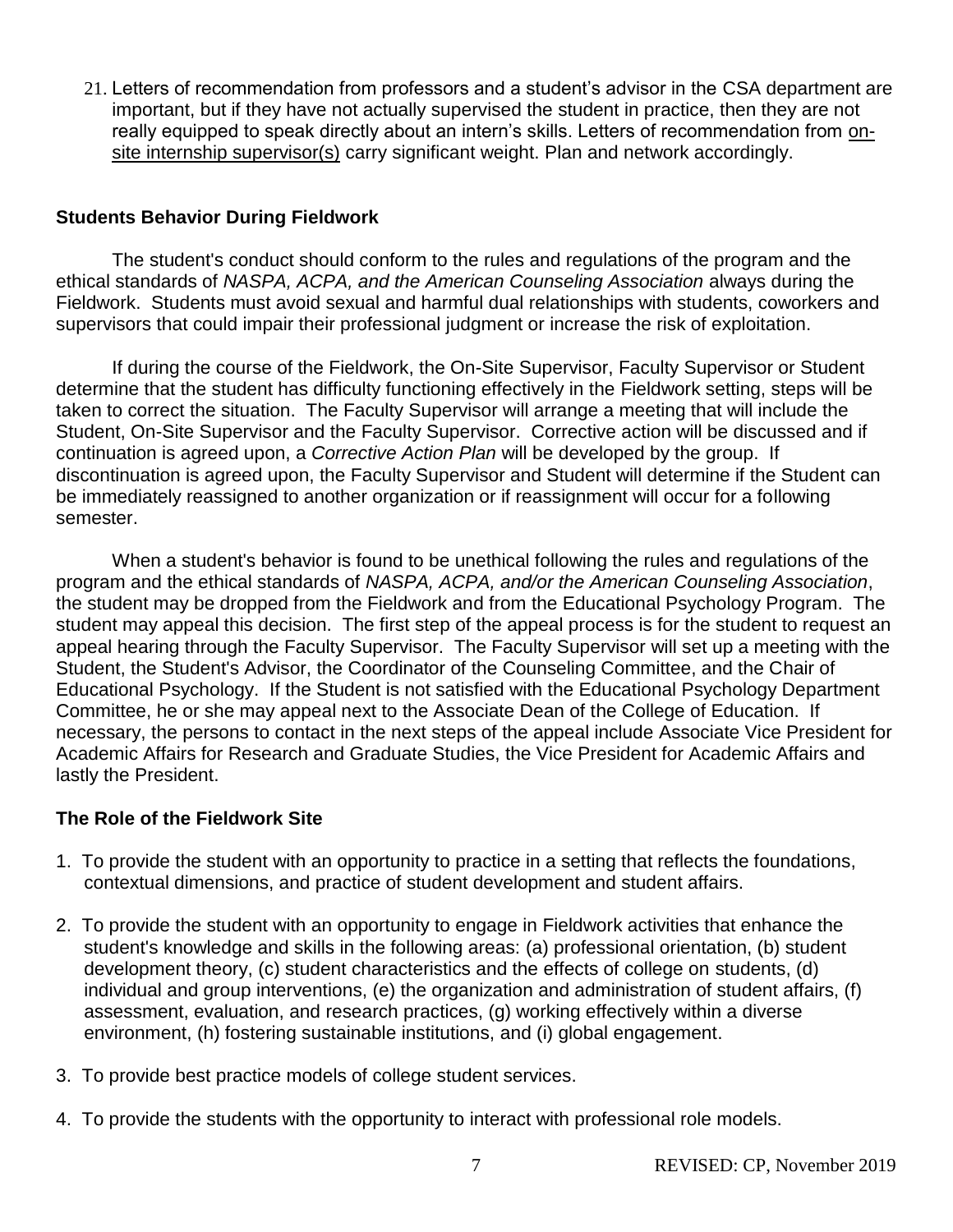5. To provide students with the opportunities to identify with the college student affairs profession.

#### **The Role of the On-Site Supervisor**

Fieldwork experience must be completed in settings where the student has access to on-site supervision from a professional with at least a master's degree in the appropriate Student Affairs field in which the student is completing his or her Fieldwork.

- 1. To orient the student to the Fieldwork site.
- 2. To provide the student with written materials describing the policies and procedures of the organization.
- 3. To sensitize the student to broad issues, trends, and dilemmas within the Fieldwork Site, so that she or he may gain some perspective as to the macro-system in which the program or department operates.
- 4. To set up learning situations such as interviews, staff meetings and consultations in which the student is a participant.
- 5. To help the student in planning, organizing, and implementing her or his duties.
- 6. To plan, organize, and coordinate activities and learning experiences for the student so that he or she will understand all the functioning areas of the program.
- 7. To inform the student of steps he or she should take to improve weakness and further develop strengths in job performance.
- 8. To provide regularly scheduled formal and informal supervision in which policies, roles, activities, and concerns can be discussed.
- 9. To ensure that the student performs 300 hours of meaningful job duties related to student affairs.
- 10.To review with the student, her or his midpoint and final evaluations prior to submitting them to the Faculty Supervisor.

#### **The Roles and Responsibilities of the Faculty Supervisor**

- 1. To provide opportunities for students to discuss their experiences with the Faculty Supervisor.
- 2. To ensure that students and Fieldwork Site personnel in the university and academic program are involved and interested in their progress and studies.
- 3. To address any academic or college student counseling problems that may develop between the student and the Fieldwork Site.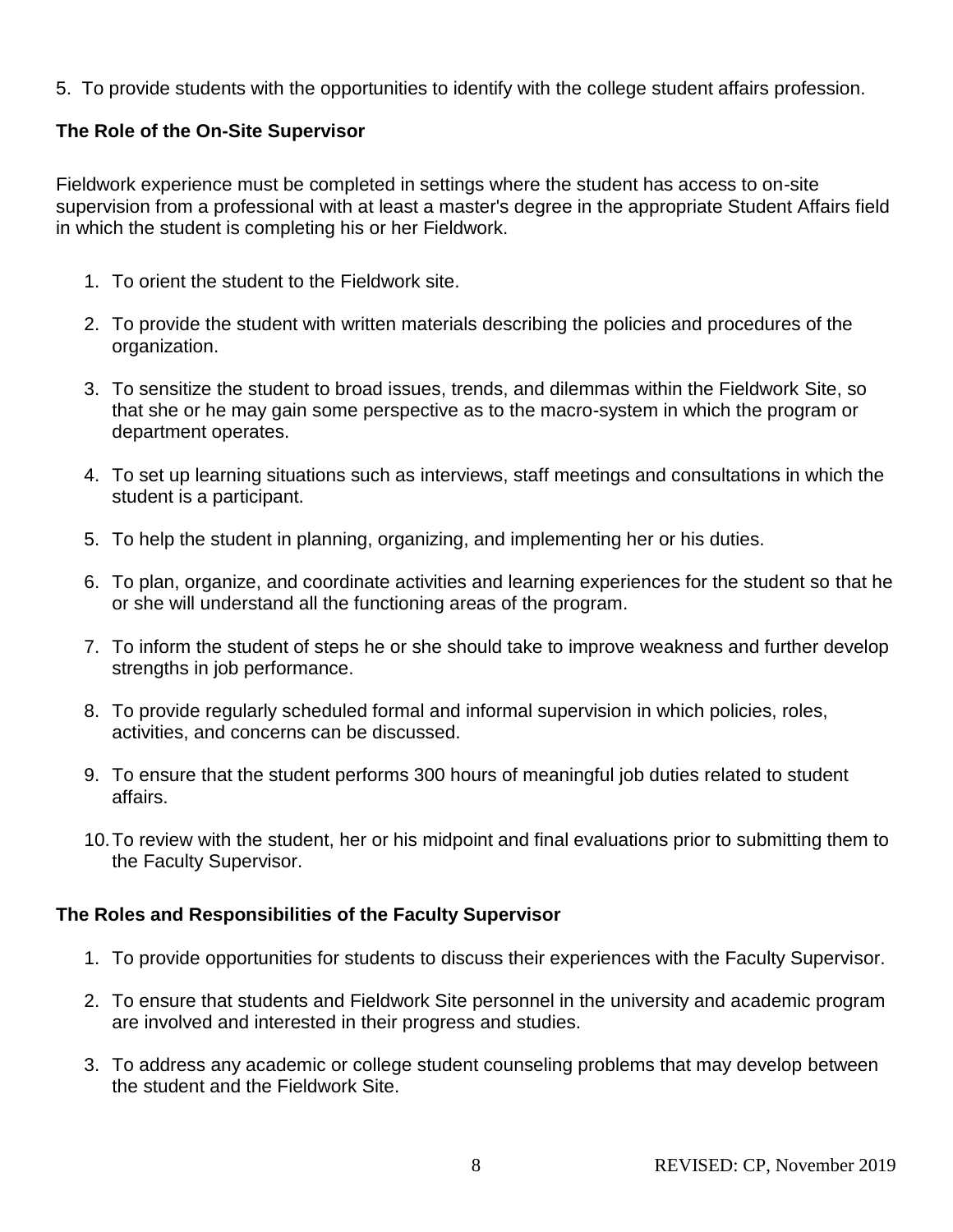- 4. To evaluate the student's progress and professional potential and provide the student with feedback relative to professional development.
- 5. To function as a liaison between the school and the Fieldwork Site. The Faculty Supervisor will make at least 3 contacts with both the On-Site Supervisor and Student. The Faculty Supervisor will complete the Faculty Supervisor Contact Forms [\(https://nau.edu/ed](https://nau.edu/ed-psych/forms-checklists-manuals/)[psych/forms-checklists-manuals/\)](https://nau.edu/ed-psych/forms-checklists-manuals/) for each contact to document supervision activities.

#### **Faculty Supervisor Contacts with Student Intern and On-site Supervisor:**

The Faculty Supervisor will meet with the Student and On-site Supervisor together and in person (if possible) at least three times during the fieldwork. These meetings provide an opportunity for the Student, Faculty Supervisor, and On-site Supervisor to reflect on the Fieldwork experience, to identify strengths and weaknesses of the student and fieldwork site, and to develop strategies for ensuring that the Student has a successful experience in the weeks to come.

The three contacts will be in person, either at the office of the Faculty Supervisor or the Fieldwork site, when the fieldwork is within 20 miles of Flagstaff. For Fieldwork conducted greater than 20 miles from Flagstaff and within Arizona, at least one of the contacts will be in person and the other two contacts will be by telephone using conference calling that includes participation by the Onsite Supervisor, the Student and the Faculty Supervisor. For approved out-of-state Fieldwork, three telephone contacts will be conducted using conference call that includes participation by the On-site Supervisor, the Student and the Faculty Supervisor.

The **first contact** is designed to review the Fieldwork goals and expected activities, clarify the roles of the On-Site Supervisor, Student and Faculty Supervisor, and explain the documentation and evaluation process.

At the **second** and **third** contacts, the Student's experiences will be reviewed and there will be an opportunity to discuss the mid-point and final evaluations. These evaluations should be completed by the student and reviewed by the On-site Supervisor prior to meeting with the Faculty Supervisor.

#### **Timeline for Arranging and Participating in Fieldwork Experience**

#### **Semester Preceding the Fieldwork**

**Weeks 1-2**During the semester or summer preceding the beginning of the Fieldwork, the student will arrange an appointment with his/her advisor to discuss appropriate Fieldwork sites based upon the student's interests and needs. At that time, the student will be given the Fieldwork guidelines.

**Weeks 3-7**Following the meeting with the advisor, the student investigates advisor-approved Fieldwork Site possibilities by visiting and interviewing with supervisory personnel at the various organizations. When the student has tentatively decided upon an Fieldwork Site, he/she will complete the Fieldwork Contract form [\(https://nau.edu/ed-psych/forms-checklists-manuals/\)](https://nau.edu/ed-psych/forms-checklists-manuals/) including appropriate signatures and return it to his/her advisor for final approval.

**Weeks 8-9**The Fieldwork Contract (with On-Site Supervisor's signature) must be returned to the student's advisor at least two weeks preceding the start of the Fieldwork. The student's advisor must approve and sign the Fieldwork contract and then the student must submit a copy of the signed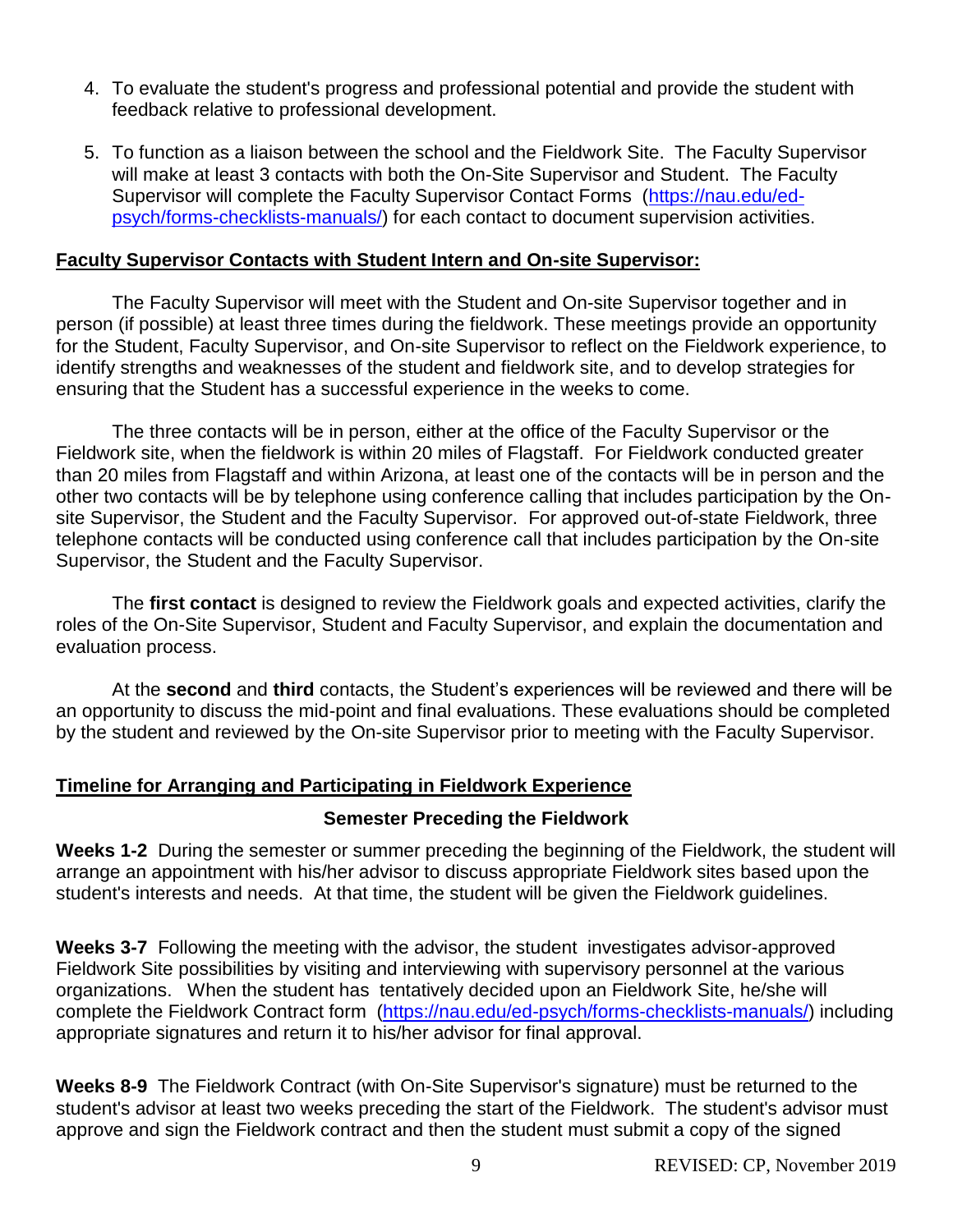contract to the Department of Educational Psychology office. The office will enroll the student in EPS 608 Fieldwork. The approved Fieldwork contract should be sent to the participating organization and pre-Fieldwork arrangements should be made. Fieldwork may not be permitted for the following semester unless the required information is received by this time.

#### **Semester of the Fieldwork**

**Weeks 1-2**The Fieldwork begins during the first week of the designated semester unless other arrangements have been approved by the On-Site and Faculty Supervisors. The Faculty Supervisor will conduct the first contact with the On-Site Supervisor and Student to clarify the objectives and expectations of the Fieldwork.

**Week 4**The Student completes the monthly reflection forms (template on [https://nau.edu/ed](https://nau.edu/ed-psych/forms-checklists-manuals/)[psych/forms-checklists-manuals/\)](https://nau.edu/ed-psych/forms-checklists-manuals/). The forms are signed by the Site Supervisor and given to the Faculty Supervisor.

#### **Week 6-7**

- The Student and On-Site Supervisor should each complete the mid-point student evaluation form [\(https://nau.edu/ed-psych/forms-checklists-manuals/\)](https://nau.edu/ed-psych/forms-checklists-manuals/) and then discuss the evaluations together.
- The Faculty Supervisor will have the second contact with the Site Supervisor and Student to discuss the evaluations. If areas are identified for the Student to improve, activities will be planned for the Student to complete in improving the areas during the remainder of the Fieldwork.
- The Student completes the monthly reflection forms. The forms are signed by the Site Supervisor and given to the Faculty Supervisor.

**Ongoing**The Student completes the monthly reflection forms. The forms are signed by the Site Supervisor and given to the Faculty Supervisor by the Student. The syllabus for EPS 608 outlines additional ongoing work for the Fieldwork Student.

#### **Week 13-15**

- The Student and Site Supervisor should each complete the final student evaluation form [\(https://nau.edu/ed-psych/forms-checklists-manuals/\)](https://nau.edu/ed-psych/forms-checklists-manuals/) and then discuss the evaluations together. The student also discusses the completed Supervisor Evaluation [\(https://nau.edu/ed-psych/forms-checklists-manuals/\)](https://nau.edu/ed-psych/forms-checklists-manuals/) forms with the Site Supervisor.
- The Faculty Supervisor will have the third and final contact with the Site Supervisor and Student to discuss these evaluations.
- The Student completes the monthly reflection forms. The forms are signed by the Site Supervisor and given to the Faculty Supervisor.
- The Student completes the Faculty Supervisor Evaluation form [\(https://nau.edu/ed](https://nau.edu/ed-psych/forms-checklists-manuals/)[psych/forms-checklists-manuals/\)](https://nau.edu/ed-psych/forms-checklists-manuals/) and mails it to the Chair of the Department of Educational Psychology to NAU Box 5774